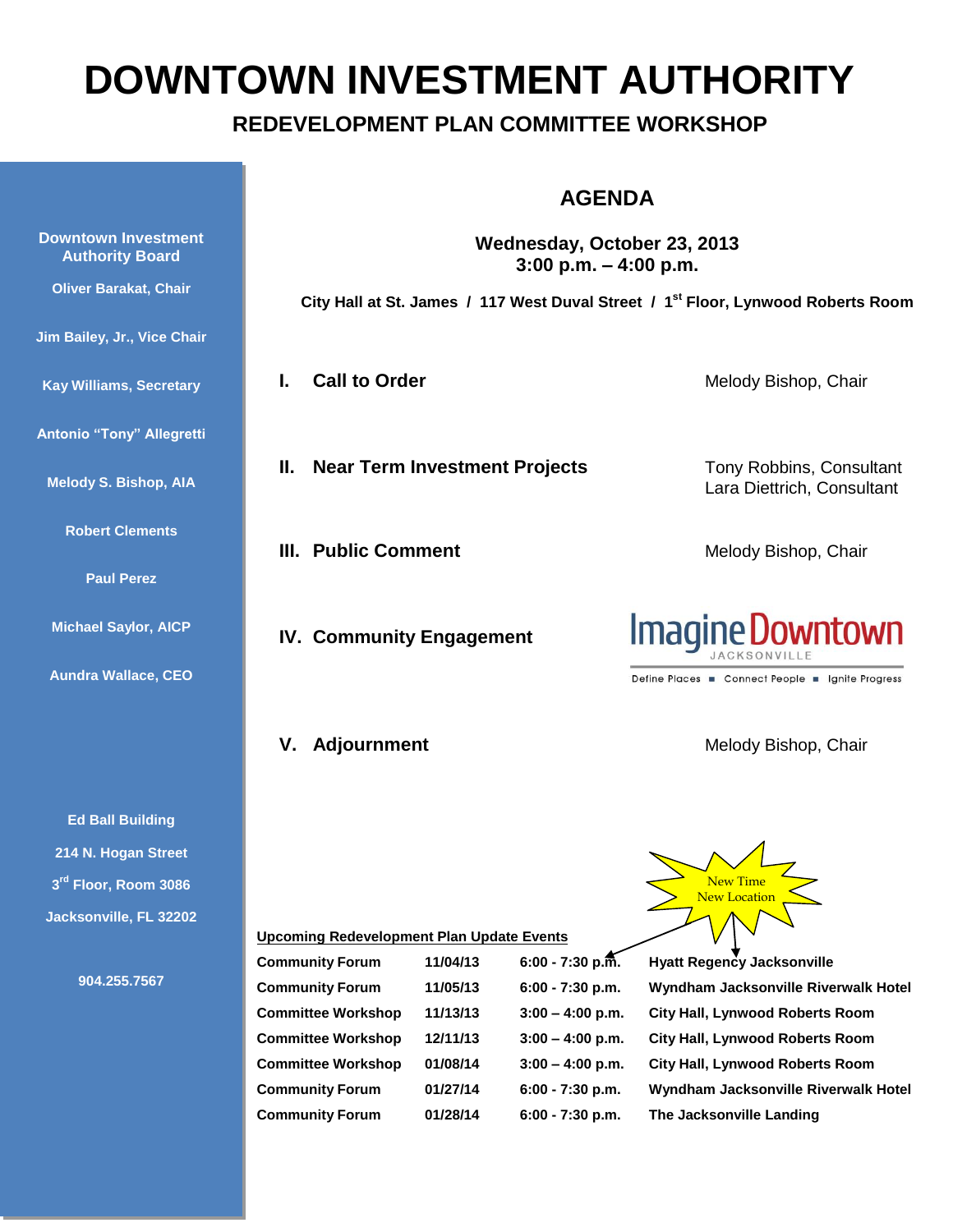

**Downtown Investment Authority Redevelopment Plan Committee**

**City Hall at St. James 117 West Duval St., Lynwood Roberts Room**

*Wednesday, October 23, 2013 – 3:00 p.m.*

## *REDEVELOPMENT PLAN COMMITTEE MEETING MINUTES*

## **Board Members Present:** Chairwoman, Melody Bishop, Oliver Barakat, Tony Allegretti

**Office of General Counsel:** Jason Gabriel

Council Member: Lori Boyer

**Attendees:** Tony Robbins, Consultant; Lara Diettrich, Consultant; Aundra Wallace, DIA CEO; and Karen Underwood, Recording Secretary

## **CALL TO ORDER**

Board Member Melody Bishop, Chair of the DIA Redevelopment Plan Committee, called the meeting to order at approximately 3:07 p.m.

## **NEAR TERM INVESTMENT PROJECTS Lara Diettrich &Tony Robbins Consultants**

Chairwoman Bishop stated that the meeting dates/times might be changed due to lack of participation.

Tony Robbins, welcomed the public, and provided presentation.

The discussion is to target areas where the board wants to move the needle.

- Small-scale changes next year that could lead to big changed down the road
- Use Southside TIF & Downtown Economic Development Fund

#### **Strategic Objectives**

- Strengthen the Downtown Economy
- Make Downtown More Balanced and Livable (beautify, more housing, cultural diversity)
- Build Capacity (diversify revenues, foster alliances)
- Improve Downtown Mobility
- Protect and Enhance Open space

## **Downtown Northbank CRA – Near term investments**

- **1. Laura Street corridor (from Monroe to Landing)** 
	- (a) Incentives for renovation of eligible buildings along this corridor
	- (b) Property condition report for Snyder Memorial Church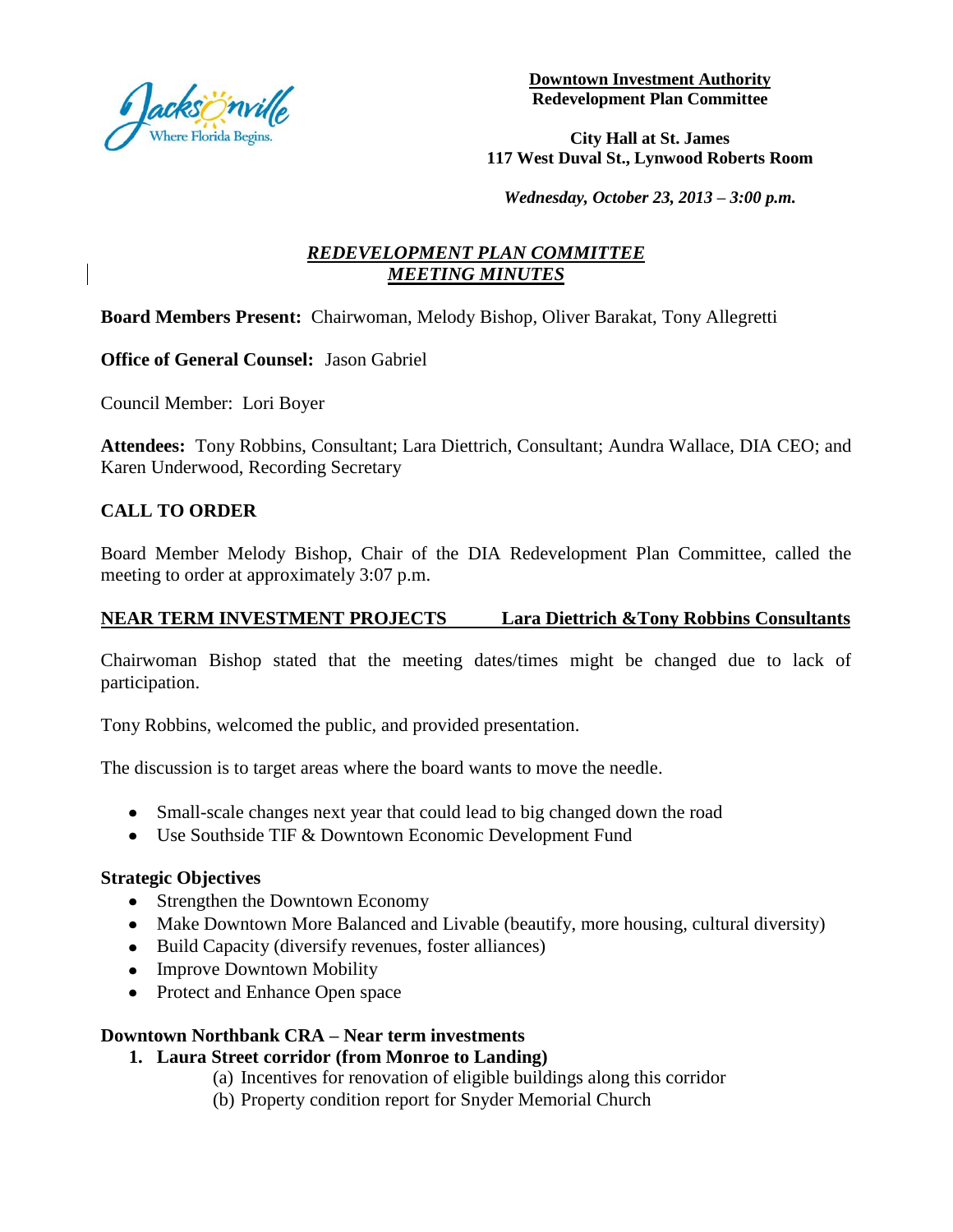- (c) Improved and strategically-located lighting for real and perceived safety
- (d) Use of potted plants, lower maintenance landscaping
- (e) Art in public places competition and/or partner with cultural council to create an arts promenade from MOCA to the Landing
- (f) Rotating art installed on permanent monuments or kiosks (are banks with Laura Street address could sponsor the monument/kiosk in from of their buildings.

## **2. East Bay Street Corridor (incl. Annex, Courthouse, Shipyards)**

- (a) Road diet to prioritize people by replacing one vehicle lane with wider sidewalk, bike lane, landscaping and returning two-way movement to East Bay Street.
- (b) Create a shade canopy which encourages pedestrian traffic
- (c) Remove city-owned blighting influences by demolishing former courthouse and city hall annex and perform site analysis
- (d) Form a development plan for Courthouse and Annex that contains guidelines that establishes an opportunity for private capital investment to be make
- (e) Give our best to the public: Shipyards becomes works class city park
- (f) Makes critical riverfront property ready for new mixed-use development

## **3. Riverside Avenue/Forest Street corridor**

- (a) Unity Plaza and its programmed events expected to be very popular
- (b) Brooklyn small businesses are having parking issues with employees of the big companies taking up on-street parking all day
- (c) Currently six lanes with hollow capacity (23% utilized)
- (d) Convert outside travel lanes on both roads to create two tree-lane boulevards with on-street parking and bile lanes
- (e) Can be accomplished with ROW without altering the engineering centerline, drainage utilizes
- (f) Reduce the pedestrian crossing distance strengthening a pedestrian-friendly connect to the river
- (g) Community driven concept (since 2004)

## **4. Downtown East-West Circulator**

- (a) Reliable and frequent trolley system that extends from RAM to the Jacksonvile Landing, Bay Street, and Metro Park/sports complex
- (b) Partner with JTA for six months to study alternative means of transportation to connect our target areas to surrounding neighborhoods
- (c) Recommended one-year pilot plan
- (d) Federal grants and other programs to assist purchase of environmentally suitable vehicles to serve the route
- (e) Explore operational funding resources that allow reduced or free fares for the circulator
- (f) Eliminate the perception Downtown is difficult to navigate. Supports use of peripheral parking facilities.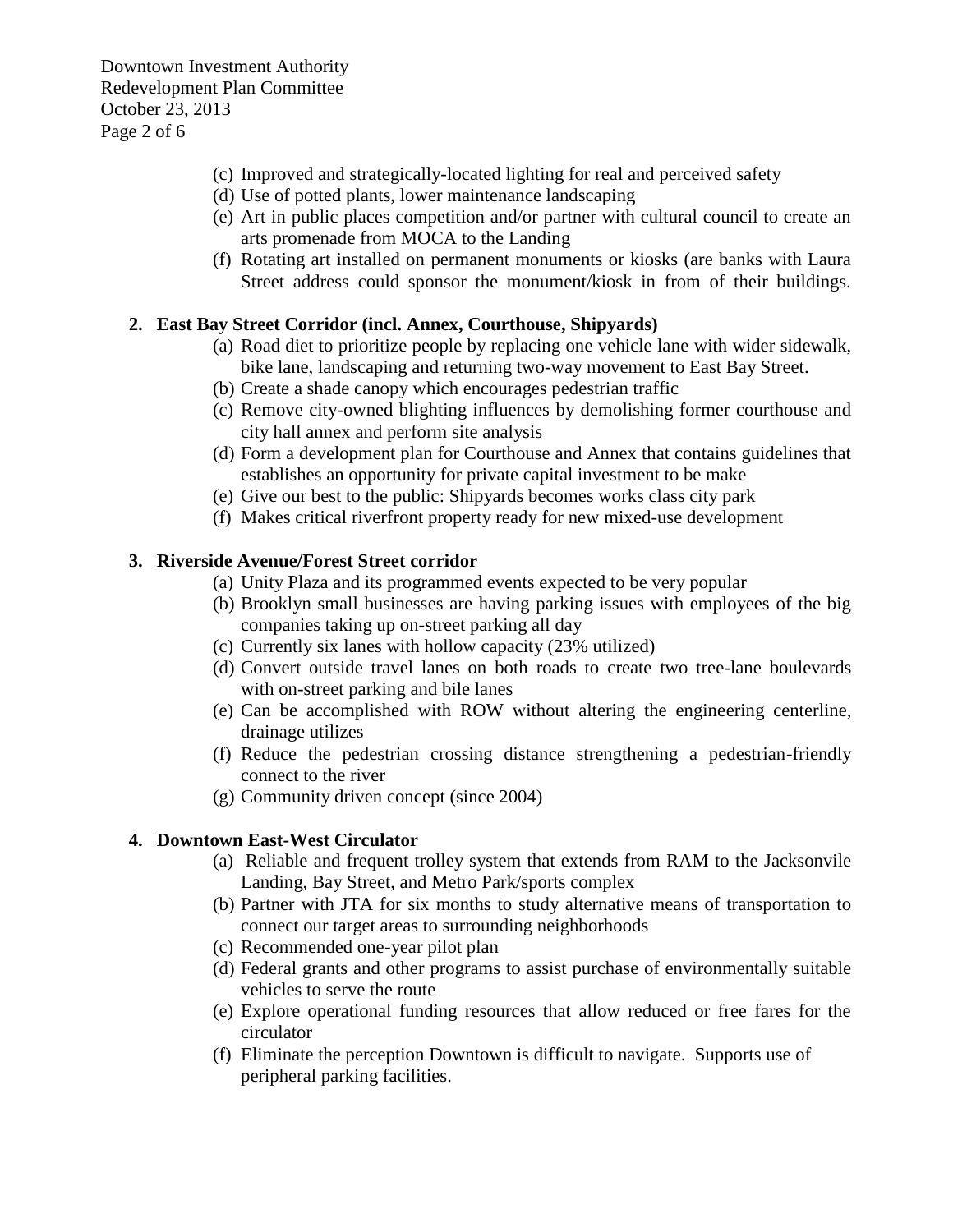Downtown Investment Authority Redevelopment Plan Committee October 23, 2013 Page 3 of 6

#### **5. Southside CRA – Near Term Investments**

- (a) Riverplace Boulevard
- (b) Riverside Avenue/Forest Street
- (c) Waterfront activation
- (d) Wayfinding signage
- (e) Zoning Overlay Amendment

#### **6. Riverplace Boulevard Corridor**

- (a) Existing design promotes high speed with long, unprotected pedestrian crossing
- (b) Road diet reducing travel lanes from five to two. Eliminate traffic signals in favor of roundabouts
- (c) Calm traffic speeds, provide wider sidewalks, street trees, protected bike lanes and on-street parking lanes (mimics recent Sam Marco Blvd. improvements offering seamless transition to Southbank)
- (d) Create safe pedestrian crossing at each intersection and public parking encouraging use of river walk
- (e) Rain gardens in planting strips along sidewalks and previous pavement to reat quality as well as quantity of storm water run-off pavements to treat quality as well as quantity of storm water run-off
- (f) Include public art by local artists in the streetscape

#### **7. Waterfront Activation**

- (a) Landing about to unveal redesign plans so start with Friendship Park
- (b) Regular weekly monthly and annual festivals and events to draw local citizens who may not utilize Downtown regularly
- (c) Emphasis on getting families to come Downtown (concert series, kid's activities movies)
- (d) Park attraction on a pier, paddleboard, kayak launch
- (e) Assist with funding staff, consultants, events promotional materials, distribution with other organizations in order to leverage and optimize each organizations efforts and funds.
- (f) Tie-in with Hemming Plaza and Landing events

#### 8. **Wayfinding Signage**

- (a) Existing condition unacceptable
- (b) Ability to string other Downtown projects together
- (c) Address an impediment for visitors by offering easily indefinable directions to public parking, public spaces and points of interest
- (d) Combats the negative perception that is difficult to find your way around Downtown
- (e) A form of beautification by removing the old, purple signs from a past era
- (f) Plans are already complete and have been waiting for funding for many years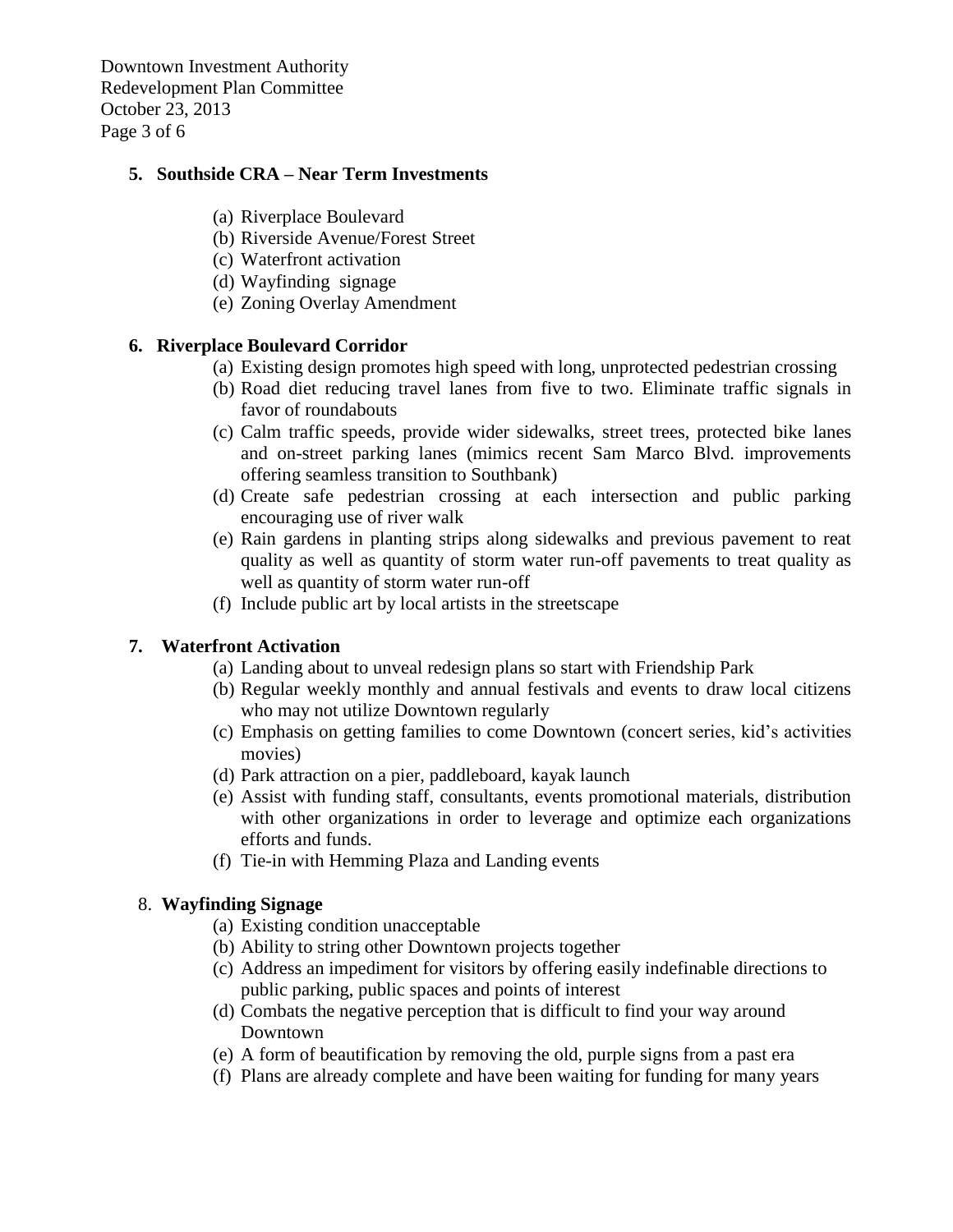Downtown Investment Authority Redevelopment Plan Committee October 23, 2013 Page 4 of 6

.

#### 9. **Zoning Overlay Amendment**

- (a) Cumbersome, duplicative
- (b) Consolidate districts (go from 10 to 5)
- (c) Similar to districts in Wayfinding Program
- (d) Remove impediments to outdoor seating

Board Member Barakat commented on the Laura Street Corridor and suggested extending it to Church Street and not just Monroe Street, so that it encompasses MOCA, the Library, and Hemming Plaza.

He also stated that he is a proponent of the East Bay Street Corridor as being a secondary targeted area.

Referencing the Shipyards as a World Class City Park, Board Member Barakat liked the notion of the board to challenge them to have a World Class City Park. He was not sure if the Shipyards were the appropriate place for that because it was not very walkable from the CBD.

Council Member Boyer shared Oliver's thoughts regarding the Shipyards as a park. She was not sure if the jail and Maxwell House was the place to have a park. Metropolitan Park is already down at the Stadium. The Shipyards property and the Courthouse City Hall Annex site, is planning to be demolished. The conflicting issue of the Court House City Hall Annex site would be the perfect convention location because of its proximity and tie-in with the Hyatt.

Councilwoman Boyer commented about when the mobility plan was adopted, the mobility plan was adopted based on capacity studies of the existing roadways. If the roadway capacities are reduced, how does that affect the underlying premise and calculations?

Lara Diettrich noted that they needed feedback on what to stay and what to go. She referenced the infrastructure improvement and way finding. When they were walking last week, they could not get to the South river walk unless located at Friendship Park. The board needs to consider that when dealing with these districts, how many different layers of processed and regulations are there. He stated if there were duplicative layers, it would not make things efficient and identifiable.

Aundra Wallace referenced the Lavilla neighborhood. If someone move into the downtown corridor in the age range of 18-35 years old, as they mature they will seek different types of living accommodations. Lavilla is a very good overflow neighborhood in terms of moving from standard condominium living to more of a residential, single family townhouse type of living concept. The JTA will hold their Draft JTA Joint Use and Transit-Oriented Development Policies and Guidelines meeting tomorrow October 24, 2013 at 5:00 p.m. There will be various conversations about how they would like to see transit developments take place in the Lavilla area.

Chairwoman Bishop asked Tony and Lara where should the board focus and grow our college campuses downtown. Lara Diettrich responded that a large campus does not belong downtown because it takes up too much land. She suggested having satellite campuses at city spaces on floors, buildings, or properties. There are all kinds of different reasons for Undergrad and Grad students to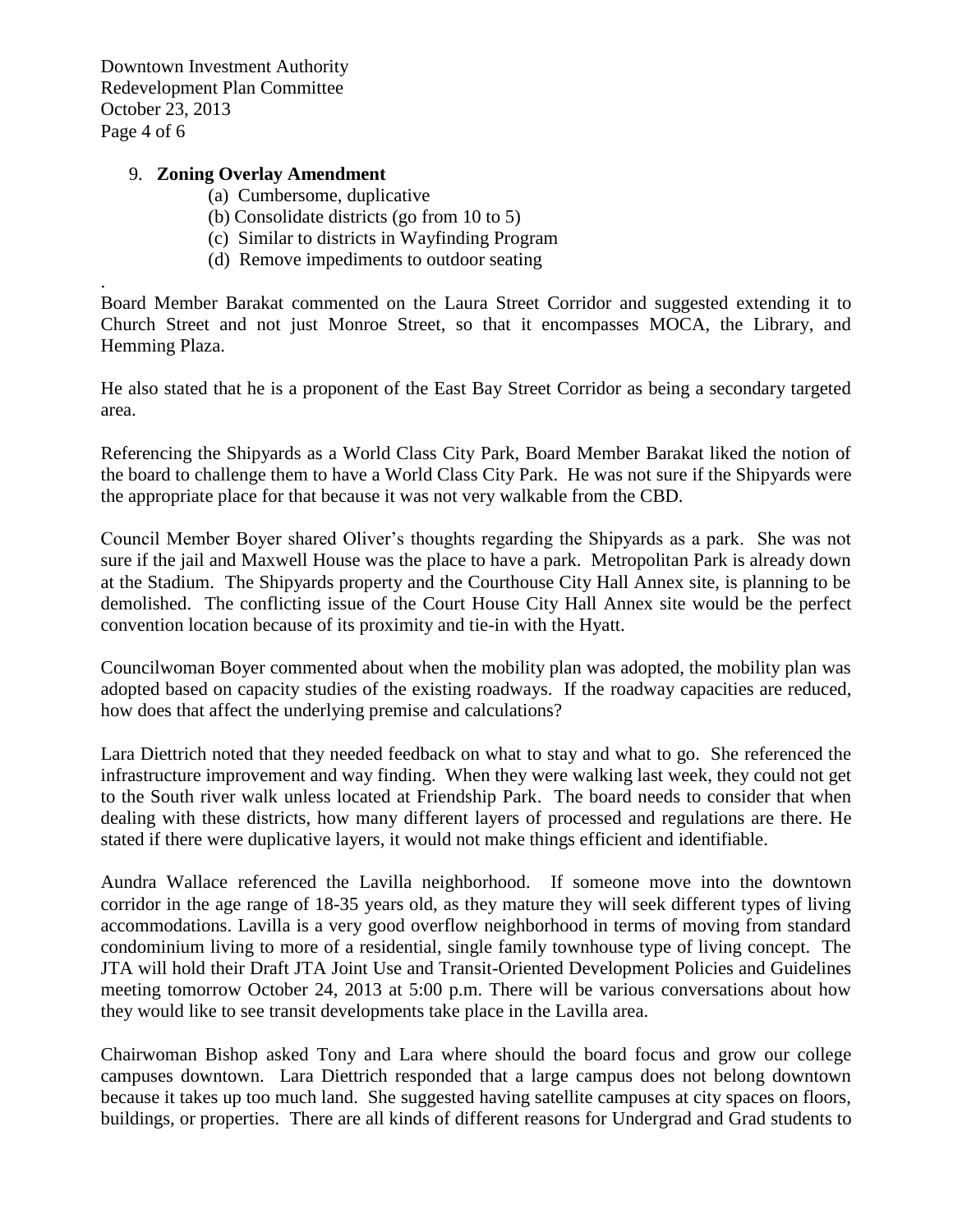Downtown Investment Authority Redevelopment Plan Committee October 23, 2013 Page 5 of 6

be working and accessing satellite functions. Maybe the CRA and City could use incentives to take these spaces and make the more modern and functional.

## **PUBLIC COMMENTS**

John Nooney – handed out a listing of nine comments (attached)

Bruce Fouraker - Their needs to be signage on the river walk access to be sure that people see where they need to go through to get to the river walk.

Jen Jones – commented about the Shipyards, Bike Share, and Spark Districts. At the last DIA Experience committee, Vanessa Harper spoke about the river walk project, the purpose of education and activation and helping the community utilize the services that are already there.

Jennifer Hewett-Apperson - Activation & Re-use of Historic/City-owned properties. She stated that the Snyder Memorial, Florida Theatre building, Times Union Center and Riverwalk Front are all very ready for capital investment. The Shipyards, Courthouse, and Annex site could be viewed as a long term project. She urged the committee, City Council and the DIA to look at Brooklyn Bridge Park in New York City. That would be a perfect example of what the Shipyards could become.

Dick Jackson – expand the existing skyway express.

Mike Balanky - addressed Southbank fees.

Chairwoman Bishop inquired if there was a need or support for combining the districts. Alex Sifakis responded that it would not make sense to combine them and grow development. He stated that it the districts were combined make sure, the ordinances enabling that development are removed for development downtown.

Council Member Boyer noted that that could be done by an amendment. The locations with off-site parking requirements and the locations where there is not are different. There are no parking requirements, if it is located in the central core and if not located in the central core, there are parking requirements. Other criteria's are tied to those districts.

Council Member Boyer noted that more freedom would be better if zoning restrictions were taken away. She asked the developers if there were any issues about what is allowed in an area. She stated if the developers invest big dollars in an area, they do not want something done on the property across the street or next door, that impairs investments.

Tony Robbins encouraged the public to please join either of the public forums that will be held on Monday, November  $4^{th}$  at the Hyatt Regency at 6:00 p.m. – 7:30 p.m. and the next forum will be held on Tuesday, November  $5<sup>th</sup>$  at the Wyndham from 6:00 p.m. – 7:30 p.m.

## **ADJOURNMENT**